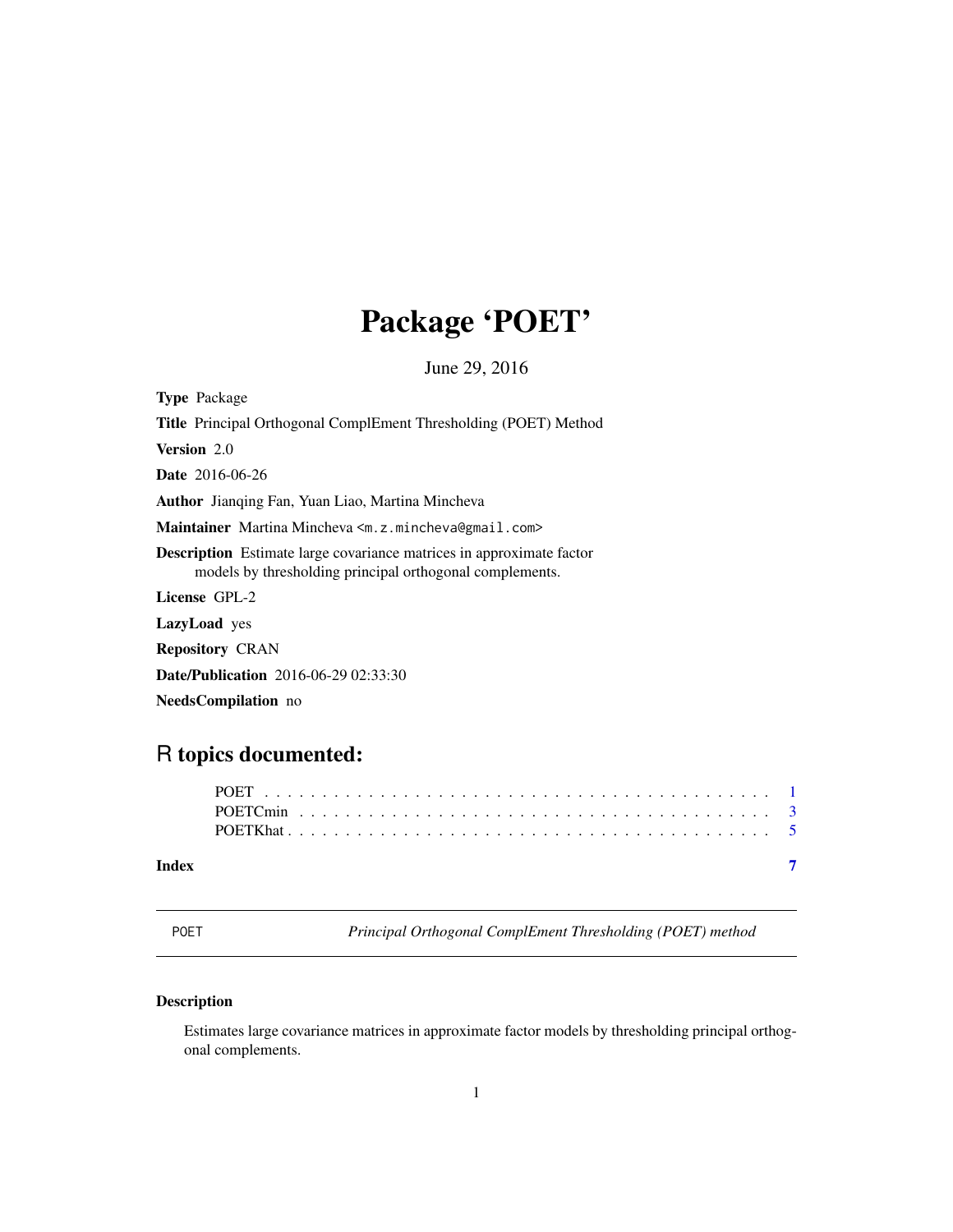# Usage

POET(Y, K, C, thres, matrix)

# Arguments

| Y      | p by n matrix of raw data, where p is the dimensionality, n is the sample size. It<br>is recommended that Y is de-meaned, i.e., each row has zero mean.                                                                                          |
|--------|--------------------------------------------------------------------------------------------------------------------------------------------------------------------------------------------------------------------------------------------------|
| К      | number of factors. K is pre-determined by the users. Default value is set at the<br>average value obtained from the Hallin&Liska and Bai&Ng methods. Sugges-<br>tions on choosing K:                                                             |
|        | A simple way of determining K is to count the number of very spiked (much<br>larger than others) eigenvalues of the p by p sample covariance matrix of Y.                                                                                        |
|        | A formal data-driven way of determining K is described in Bai and Ng (2002): "De-<br>termining the number of factors in approximate factor models", Econometrica,<br>70, 191-221. This procedure requires a one-dimensional optimization.        |
|        | POET is very robust to over-estimating K. But under-estimating K can result<br>to VERY BAD performance. Therefore we strongly recommend choosing a<br>relatively large K (normally less than 8) to avoid missing any important common<br>factor. |
|        | K=0 corresponds to threshoding the sample covariance directly.                                                                                                                                                                                   |
| C      | the positive constant for thresholding, user-specified. Default value is set at<br>$C=0.5$ Our experience shows that $C=0.5$ performs quite well for soft threshold-<br>ing.                                                                     |
| thres  | choice of thresholding. Users can choose from three thresholding methods:                                                                                                                                                                        |
|        | 'soft': soft thresholding                                                                                                                                                                                                                        |
|        | 'hard' hard thresholding                                                                                                                                                                                                                         |
|        | 'scad': scad thresholding                                                                                                                                                                                                                        |
|        | 'alasso': adaptive lasso thresholding                                                                                                                                                                                                            |
|        | Default value is set at thres='soft'.                                                                                                                                                                                                            |
|        | Details are found in Rothman et al. (2009): "Generalized thresholding of large<br>covariance matrices." JASA, 104, 177-186                                                                                                                       |
| matrix | the option of thresholding either correlation or covairance matrix. Users can<br>choose from:                                                                                                                                                    |
|        | 'cor': threshold the error correlation matrix then transform back to covariance<br>matrix                                                                                                                                                        |
|        | 'vad': threshold the error covariance matrix directly.                                                                                                                                                                                           |
|        | Default value is set at matrix='cor'.                                                                                                                                                                                                            |

# Details

This function is for POET, proposed by Fan, Liao and Mincheva (2012) "Large Covariance Estimation by Thresholding Principal Orthogonal Complements", manuscript of Princeton University

Model: Y\_t=Bf\_t+u\_t, where B, f\_t and u\_t represent factor loading matrix, common factors and idiosyncratic error respectively. Only Y\_t is observable. t=1,...,n. Dimension of Y\_t is p. The goal is to estimate the covariance matrices of Y\_t and u\_t.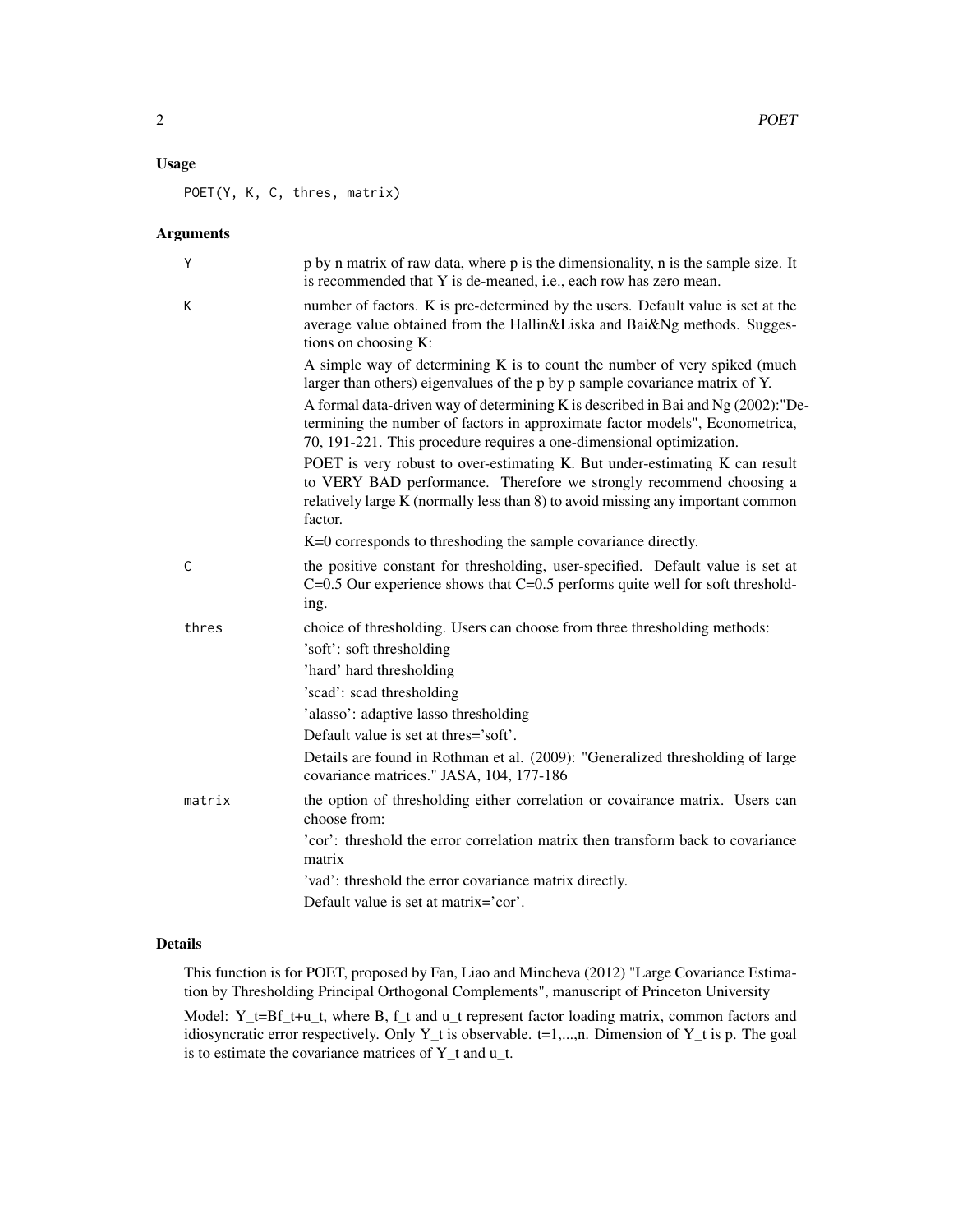#### <span id="page-2-0"></span>POETCmin 3

Note: (1) POET is optimization-free, so no initial value, tolerant, or maximum iterations need to be specified as inputs.

(2) We can apply the adaptive thresholding (Cai and Liu 2011, JASA) on either the correlation matrix or the covariance matrix, specified by the option 'matrix'.

(3) If no factor structure is assumed, i.e., no common factors exist and  $var(Y_t)$  itself is sparse, set  $K=0$ .

#### Value

| SigmaY:   | estimated p by p covariance matrix of y_t              |
|-----------|--------------------------------------------------------|
| SigmaU:   | estimated p by p covariance matrix of u_t              |
| factors:  | estimated unobservable factors in a K by T matrix form |
| loadings: | estimated factor loadings in a p by K matrix form      |

# Author(s)

Jianqing Fan, Yuan Liao, Martina Mincheva

#### References

Fan, Liao and Mincheva (2012) "Large Covariance Estimation in Approximate Factor Models by Thresholding Principal Orthogonal Complements", manuscript of Princeton University, arXiv: 1201.0175

# Examples

```
p=100
n=100
Y<-array(rnorm(p*n),dim=c(p,n))
Sy<-POET(Y,3,0.5,'soft','vad')$SigmaY
Su<-POET(Y,3,0.5,'soft','vad')$SigmaU
F<-POET(Y,3,0.5,'soft','vad')$factors
B<-POET(Y,3,0.5,'soft','vad')$loadings
```
POETCmin *Cmin - Minimum threshold constant*

#### Description

This function is for determining the minimum constant in the threshold that guarantees the positive definiteness of the POET estimator.

### Usage

POETCmin(Y, K, thres, matrix)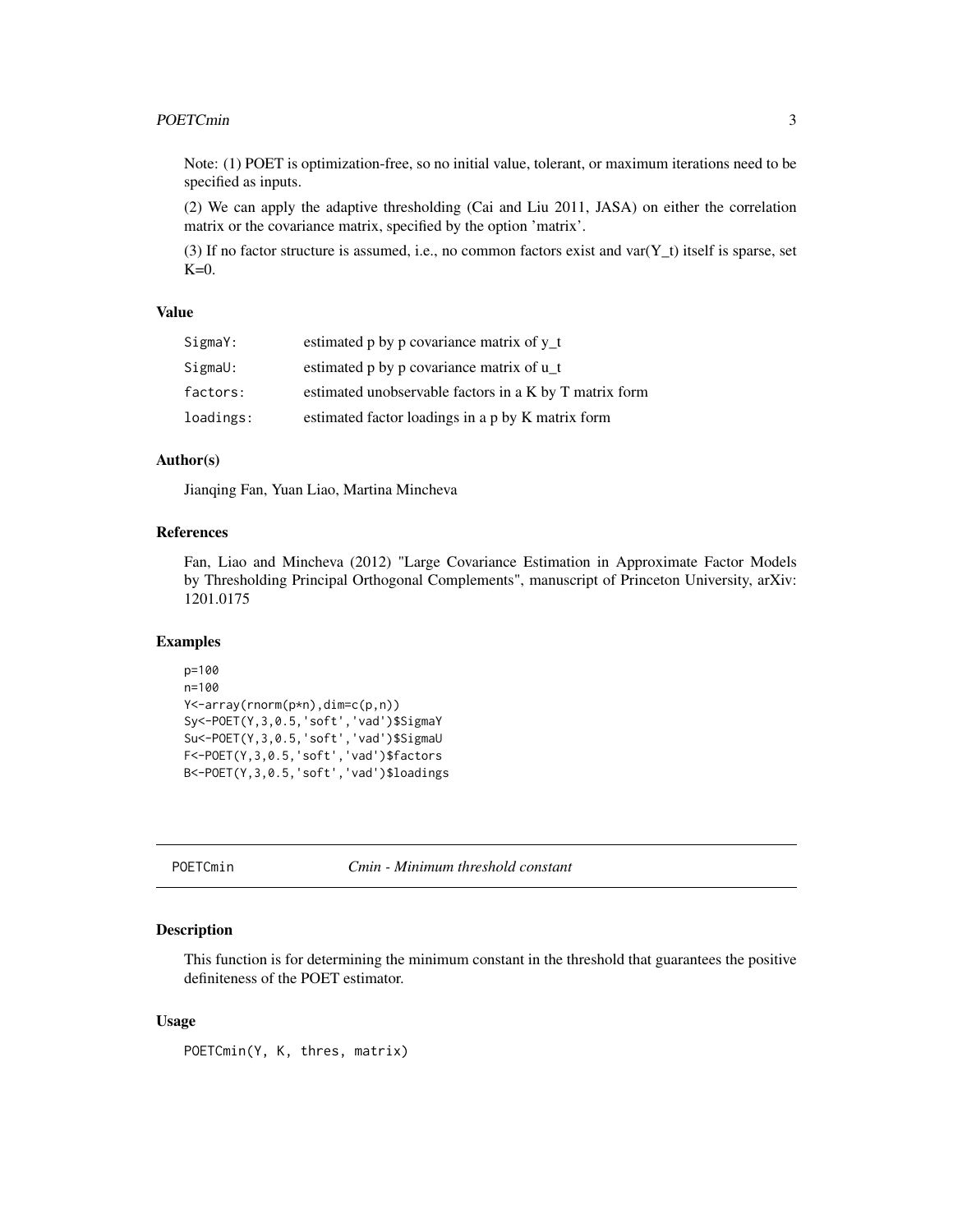# Arguments

| Y      | p by n matrix of raw data, where p is the dimensionality, n is the sample size. It<br>is recommended that Y is de-meaned, i.e., each row has zero mean.                                                                                              |
|--------|------------------------------------------------------------------------------------------------------------------------------------------------------------------------------------------------------------------------------------------------------|
| K      | number of factors. K is pre-determined by the users. Suggestions on choosing<br>K:                                                                                                                                                                   |
|        | $(1)$ A simple way of determining K is to count the number of very spiked (much<br>larger than others) eigenvalues of the p by p sample covariance matrix of Y.                                                                                      |
|        | (2) A formal data-driven way of determining K is described in Bai and Ng<br>(2002): "Determining the number of factors in approximate factor models", Econo-<br>metrica, 70, 191-221. This procedure requires a one-dimensional optimization.        |
|        | (3) POET is very robust to over-estimating K. But under-estimating K can result<br>to VERY BAD performance. Therefore we strongly recommend choosing a<br>relatively large K (normally less than 8) to avoid missing any important common<br>factor. |
|        | $(4)$ K=0 corresponds to threshoding the sample covariance directly.                                                                                                                                                                                 |
| thres  | choice of thresholding. Users can choose from three thresholding methods:<br>'soft': soft thresholding                                                                                                                                               |
|        | 'hard': hard thresholding                                                                                                                                                                                                                            |
|        | 'scad': scad thresholding                                                                                                                                                                                                                            |
|        | 'alasso': adaptive lasso thresholding                                                                                                                                                                                                                |
|        | Details are found in Rothman et al. (2009): "Generalized thresholding of large<br>covariance matrices." JASA, 104, 177-186                                                                                                                           |
| matrix | the option of thresholding either correlation or covairance matrix. Users can<br>choose from:                                                                                                                                                        |
|        | 'cor': threshold the error correlation matrix then transform back to covariance<br>matrix                                                                                                                                                            |
|        | 'vad': threshold the error covariance matrix directly.                                                                                                                                                                                               |

# Details

Model: Y\_t=Bf\_t+u\_t, where B, f\_t and u\_t represent factor loading matrix, common factors and idiosyncratic error respectively. Only Y\_t is observable. t=1,...,n. Dimension of Y\_t is p. The goal is to estimate the covariance matrices of Y\_t and u\_t.

Note: (1) POET is optimization-free, so no initial value, tolerant, or maximum iterations need to be specified as inputs.

(2) We can apply the adaptive thresholding (Cai and Liu 2011, JASA) on either the correlation matrix or the covariance matrix, specified by the option 'matrix'.

(3) If no factor structure is assumed, i.e., no common factors exist and  $var(Y_t)$  itself is sparse, set  $K=0$ .

# Value

Outputs:

| SigmaY: | estimated p by p covariance matrix of y_t |
|---------|-------------------------------------------|
| SigmaU: | estimated p by p covariance matrix of u_t |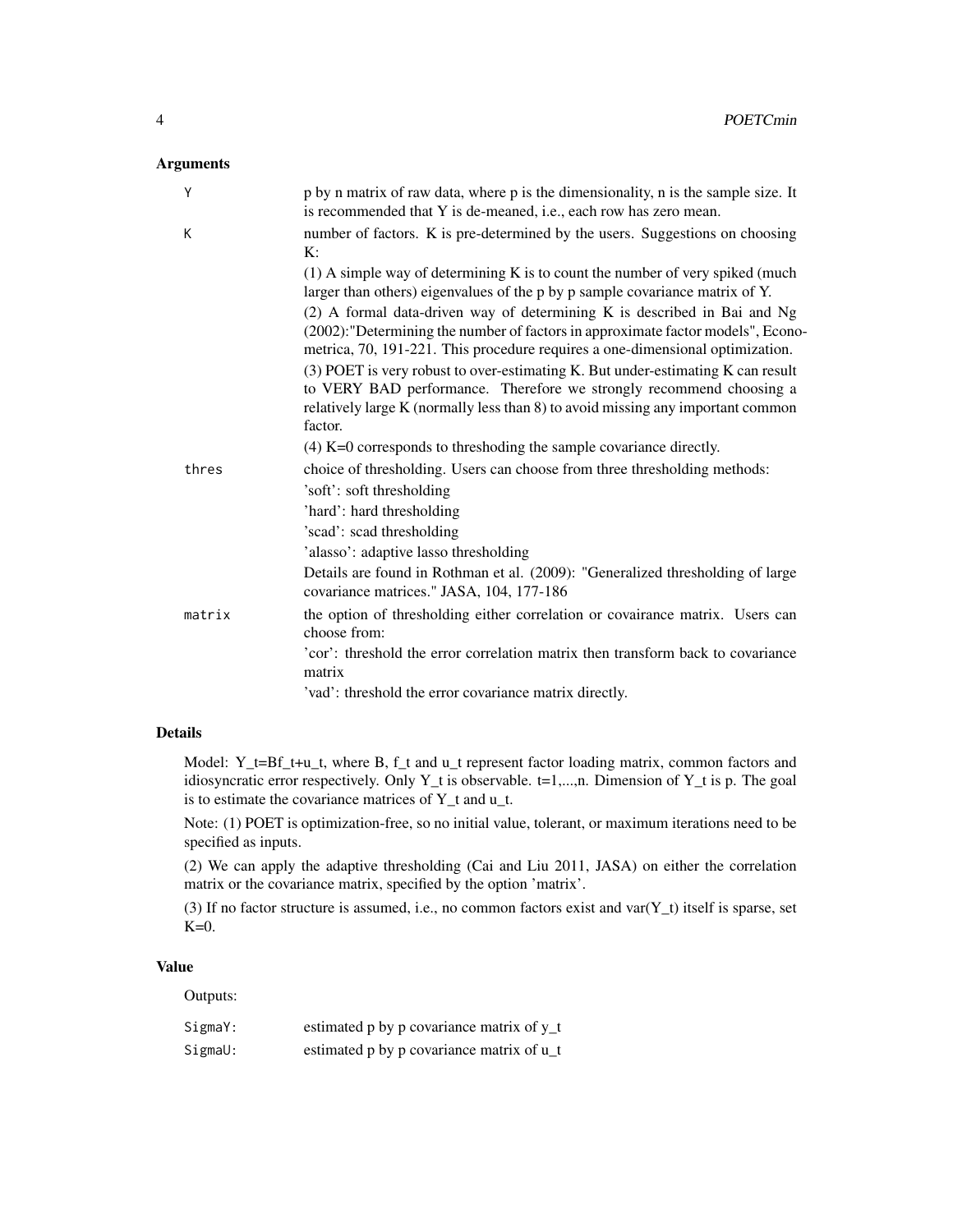#### <span id="page-4-0"></span>POETKhat 5

# Author(s)

Jianqing Fan, Yuan Liao, Martina Mincheva

## References

Fan, Liao and Mincheva (2012) "Large Covariance Estimation in Approximate Factor Models by Thresholding Principal Orthogonal Complements", manuscript of Princeton University, arXiv: 1201.0175

#### Examples

```
p=100
n=50
Y<-array(rnorm(p*n),dim=c(p,n))
C<-POETCmin(Y,3,'soft','vad')
```
POETKhat *Khat - number of factors in approximate factor model*

#### **Description**

This function is for calculating the optimal number of factors in an approximate factor model.

#### Usage

POETKhat(Y)

## Arguments

Y p by n matrix of raw data, where p is the dimensionality, n is the sample size. It is recommended that Y is de-meaned, i.e., each row has zero mean.

#### Details

This method was proposed by Bai & Ng (2002) and Hallin & Liska (2007). They propose two penalty functions and in turn minimize the corresponding information criteria. Notice that this method may underestimate K. POET is very robust to over-estimating K. But under-estimating K can result to VERY BAD performance. Therefore we strongly recommend choosing a relatively large K (normally less than 8) to avoid missing any important common factor.

### Value

| K1HI. | estimated number of factors based on the first information criterion using Hallin<br>& Liska method  |
|-------|------------------------------------------------------------------------------------------------------|
| K2HI. | estimated number of factors based on the second information criterion using<br>Hallin & Liska method |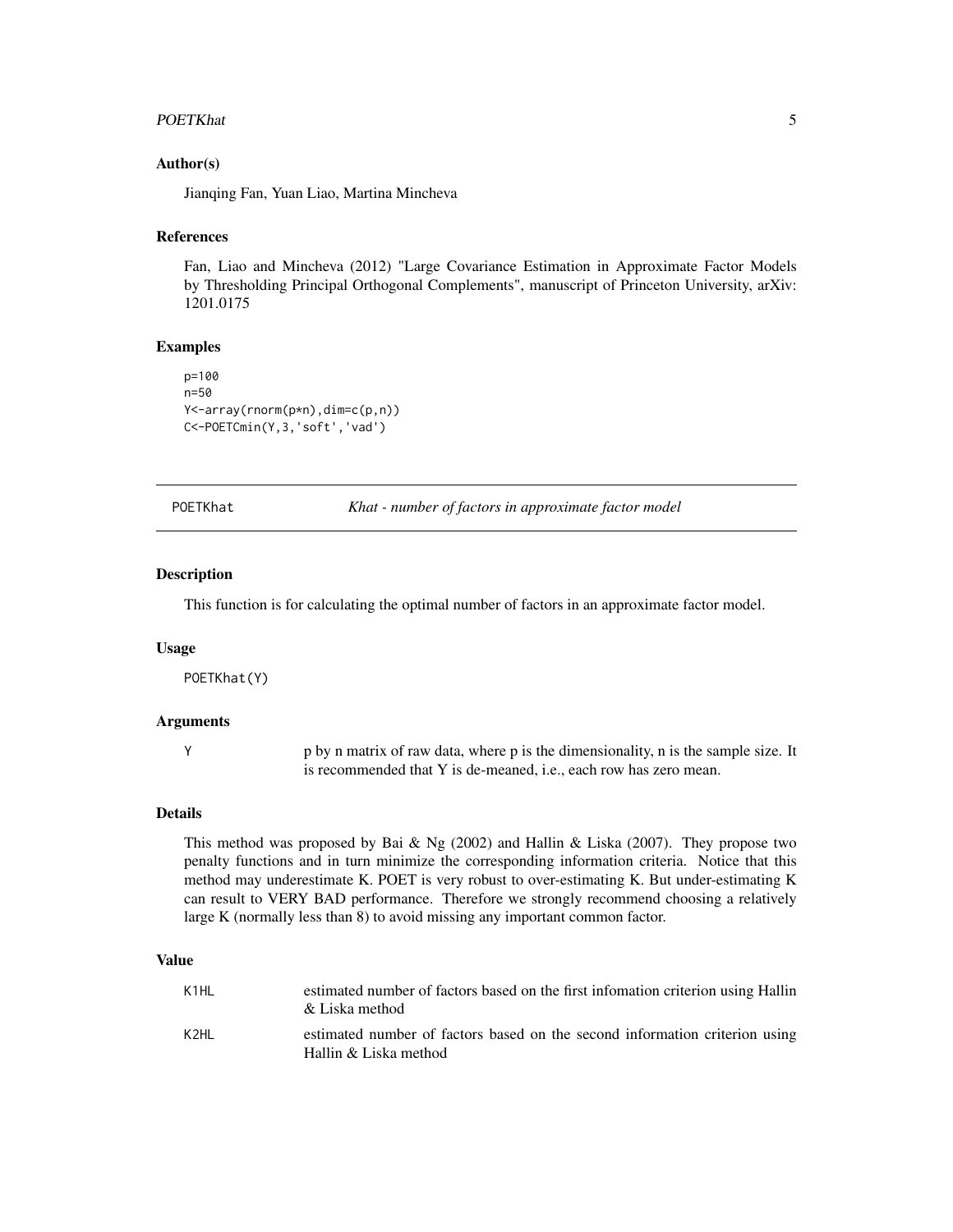| K <sub>1</sub> BN | estimated number of factors based on the first information criterion using Bai $\&$<br>Ng method  |
|-------------------|---------------------------------------------------------------------------------------------------|
| K <sub>2</sub> BN | estimated number of factors based on the second information criterion using Bai<br>$\&$ Ng method |

# Author(s)

Jianqing Fan, Yuan Liao, Martina Mincheva

# References

Bai,Ng,2002.Determining the number of factors in approximate factor models. Econometrica 70,191- 221.

Hallin,Liska,2007.Determining the number of factors in the general dynamic factor model.JASA 102,603-617.

Alessi,Barigozzi,Capasso,2010. Improved penalization for determining the number of factors in approximate factor models. Statistics and Probability Letters 80, 1806-1813.

# Examples

```
p=100
n=100
Y<-array(rnorm(p*n),dim=c(p,n))
K<-POETKhat(Y)
```